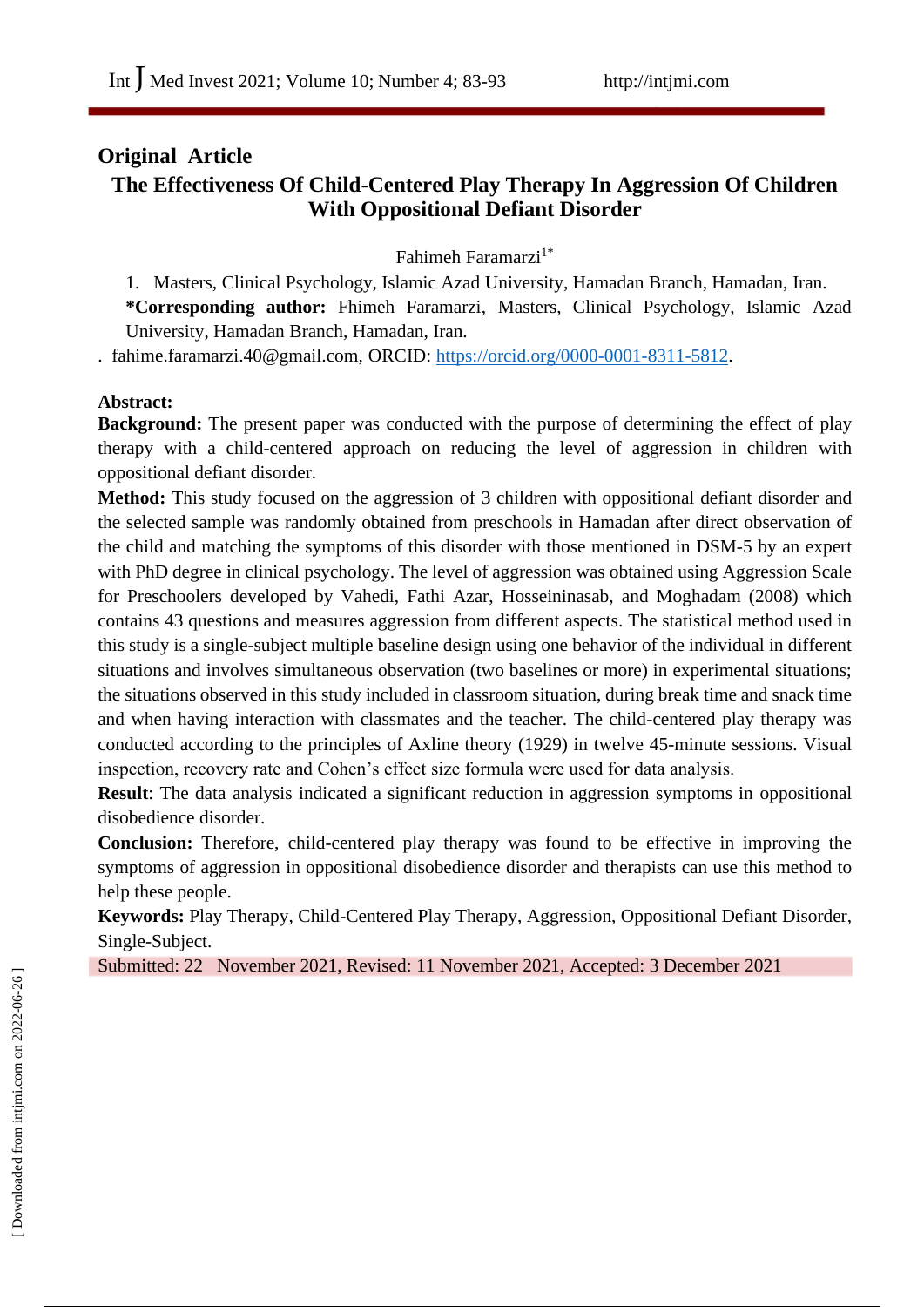## **Introduction**

Childhood is a time of physical, mental, emotional and social maturity. In order to achieve this point, in addition to appropriate biological and genetic conditions, an environment is needed that ensures the child's growth in various aspects. An appropriate environment is a situation in which suitable opportunities for children and adolescents, supportive families, and individual and social opportunities for playing and exploration exist. However, such conditions are not available for everyone, and so some people face psychological and social problems that may divert their natural development from its proper path [1]. This deviation from the normal path in children includes mild to extreme deviations, causing numerous problems and costs for families and the society. Sometimes families cannot afford to solve these problems, as a result, specific problems arise or these problems may probably turn into behavioral disorders. One of these disorders is oppositional defiant disorder. About half of children with Attention-Deficit/Hyperactivity Disorder -mostly boys as young as 7 or after this age- suffer from another problem called oppositional defiant disorder [2]. These children show strong reactions to adults and other children. Children with conduct disorder violate social norms and become increasingly struggle with their principal at school. They may engage in fighting, theft, cheating, arson or destruction of property, or using illicit drugs. Approximately 30 to 50 percent of children with ADHD eventually develop conduct disorder [3]. Thus, hyperactivity, in particular when there are severe symptoms of hyperactivity-impulsivity, is one of the most enduring predictors of oppositional defiant disorder and conduct disorder [4]

Hyperactivity disorder, defiant disorder and conduct disorder are usually inherited in families, indicating a common causal

mechanism [5] Accordingly, common genetic factors exist for these three disorders, in particular, between hyperactivity and oppositional defiant disorder [6]. Moreover, evidence for a common environment among children may be associated with family chaos and parents' weakness in upbringing child [7]. Defiant disorder requires numerous interventions, including play therapy. Therefore, in the current study, the role of play therapy in reducing aggression in these children has been investigated. From among the preschool children in Hamedan who participated in the anxiety screening program and were referred to the counseling center, three children who were diagnosed with oppositional defiant disorder by an expert with PhD in clinical psychology and also met the aggression criteria according to the Preschool Aggression Scale were selected in a voluntary basis to participate in this study.

### **1. Methodology**

Three subjects with oppositional defiant disorder who were identified to have aggressive behavior using the aggression scale were voluntarily selected from among the preschool children in Hamedan who participated in the anxiety screening program and were referred to the counseling center; and these individuals were diagnosed with confrontational defiant disorder by an expert who was PhD in clinical psychology. The selection method is interviewing with the teacher and parents, direct observation of the child and use of Children Aggression Scale as wells as diagnostic criteria for oppositional defiant disorder. The research approach is quantitative. The method of this research is a single-subject with a multiple baseline A-B design in three situations applied on three children. In this research, since the behavior is the target of aggression and the play of the therapist (play therapy) extinct this behavior of the child, it is unreasonable to return this destructive behavior to its original state in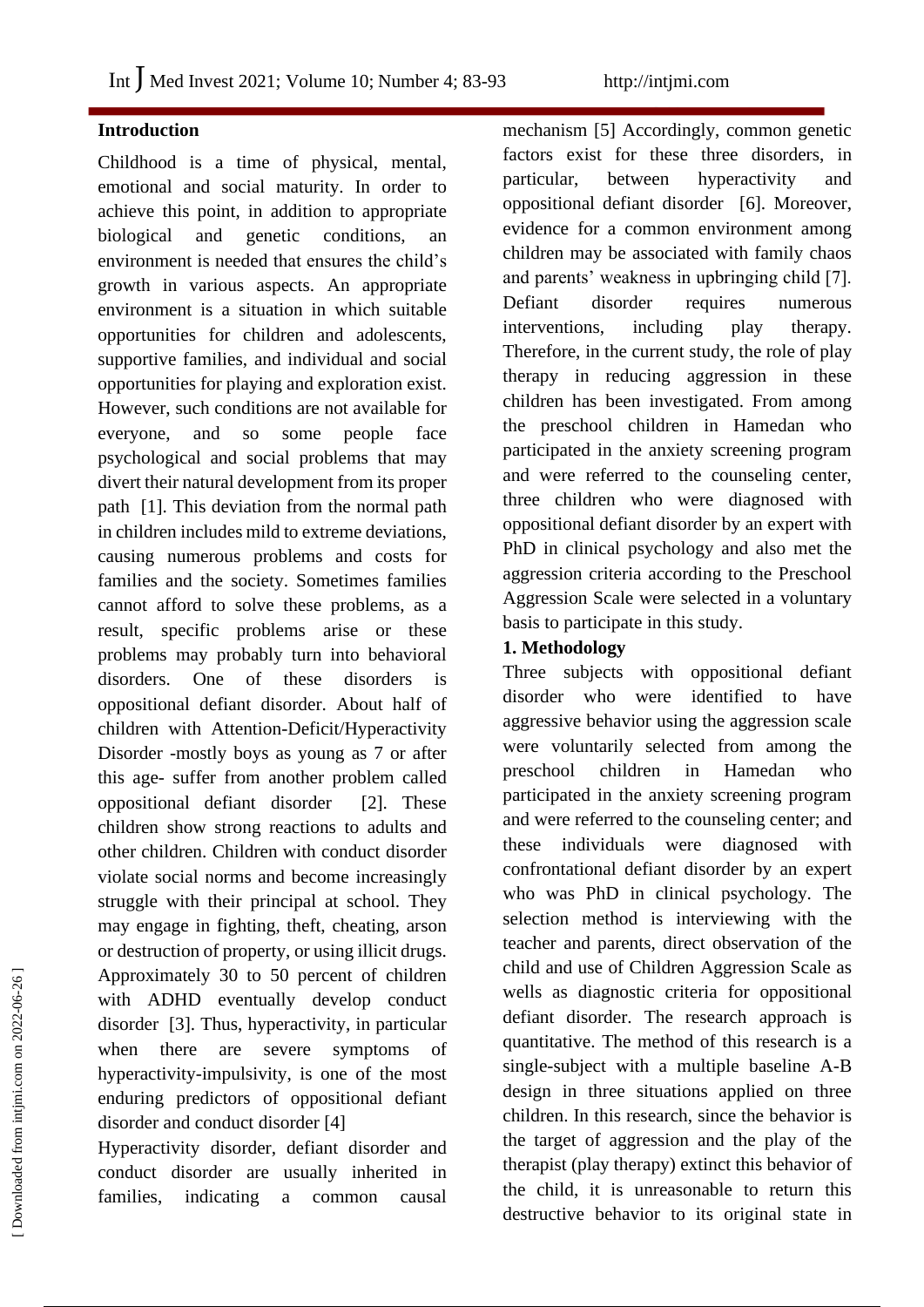order to prove the effectiveness of the method leading to its extinction, as continuing this behavior may result in hurting other students. Therefore, in this study, a multiple baseline design is used that measures the behavior of an individual in different situations. After determining the baseline condition for the behavior in different situations, that behavior is affected by the experimental action (independent variable) in one of those situations. If the experimental action in that situation shows the desired effect on the behavior, that behavior would be affected by the experimental action in another situation. If again the expected improvement is achieved by the behavior in the second situation, the behavior is affected by the independent variable in the third situation. If it is found that the independent variable produces the expected desired changes in the target behavior in all different situations, it can be concluded that a functional relationship exists between the method used (independent variable) and the behavior under consideration (dependent variable).

## **2. Statistical Population, Sample Group and Sampling Method**

The statistical population in this research included preschool children in Hamadan who participated in the separation anxiety screening program and were referred to Roozbeh Counseling Center but were not undergone clinical diagnosis. Among these children, those who, at the discretion of an expert with PhD in clinical psychology and using the Pediatric Symptoms Scale, had oppositional defiant disorder and met the aggression criteria using the Aggression Scale for Preschoolers, participated with a sample size of three children. This study was conducted on a voluntary basis[8]

## **3- Research Instruments**

In this study, the Aggression Scale for Preschoolers was used. This scale was designed and developed by Vahedi, Fathiazar, Hosseininasab, and Moghadam (2008) in order to measure the aggressive level in preschool children in various dimensions (verbal assault, physical assault, relational and impulsive aggression). This scale contains 43 items. The screening method which is used in most studies is scored on a 4-point Likert scale. The scoring method was based on the severity of pathological symptoms on a 4-point scale, never = 0, rarely = 1, once a month = 2, once a week = 3, most days = 4. Interpretation of results was conducted based on the scores obtained from items 1 to 14 indicating the verbal assault component, items 15 to 27 representing the physical assault component, items 27 to 36 indicating the relational aggression component, items 37 to 43 representing impulsive aggression component [9].

In a study conducted by Vahedi et al. (2008), the validity and reliability of this scale were tested. Factor analysis method was used to evaluate the construct validity. The factor analysis of this scale with the help of principal component analysis and after Varimax rotation, provided four factors: verbal assault, physical assault, relational and impulsive aggression, representing the construct validity of the scale. To evaluate the reliability of this questionnaire, Cronbach's alpha method was used and its value for the whole scale was 0.98, indicating a good reliability for the scale[10]

## **4- Procedure**

Initially, the child's direct teacher was interviewed in the preschool center and the symptoms of oppositional defiant disorder were examined. The child was referred to the child's clinical therapist to confirm the diagnosis. After the clinical therapist' approval, the teacher responded to the aggression scale and the level of four aggression components in three situations, i.e. in classroom, during break time, and snack time, was assessed. The first baseline was recorded and the first child-centered play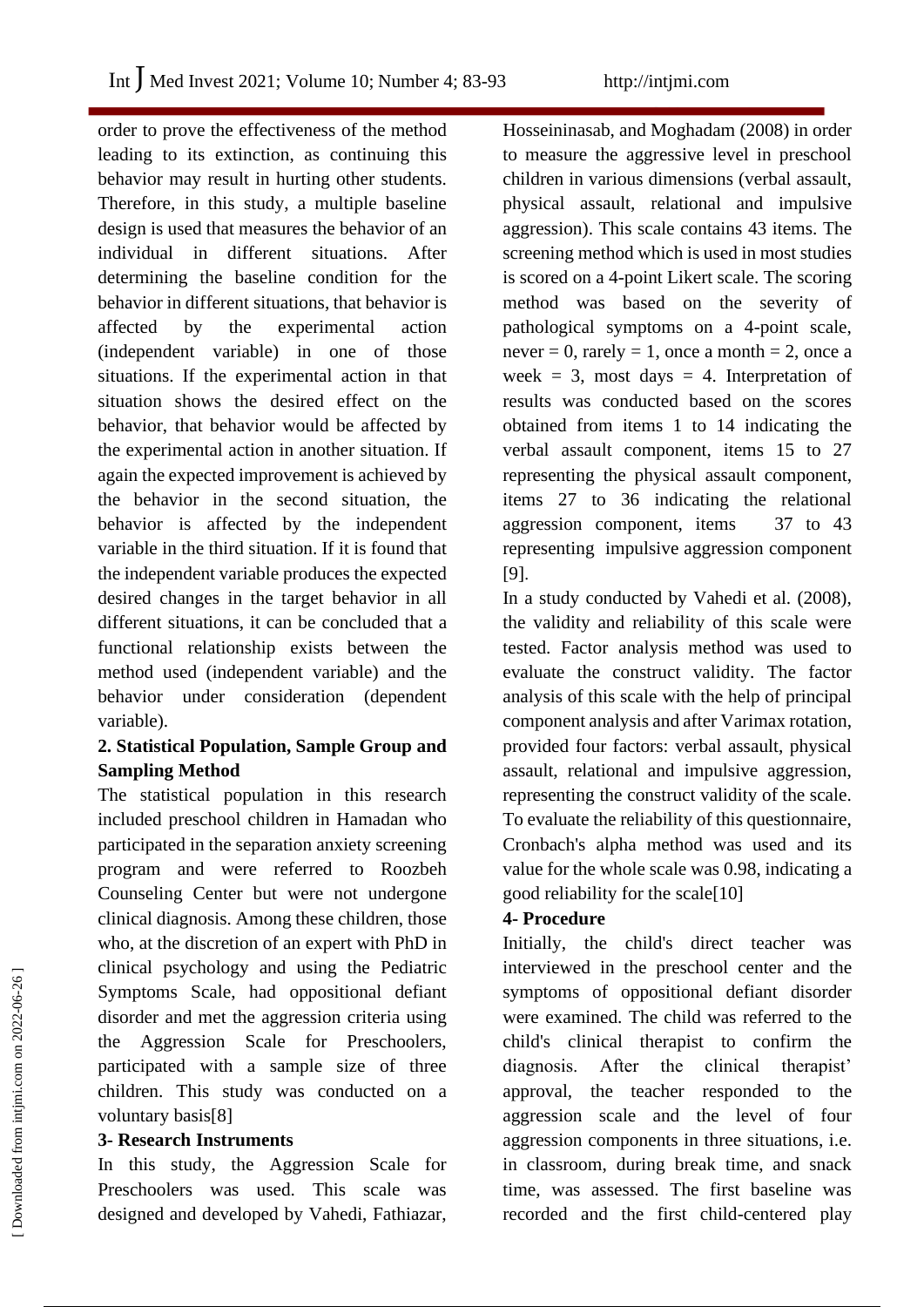therapy session began. These sessions were held for 12 sessions for all three children over six weeks.

|  | Table 1. Scores of participants |  |  |
|--|---------------------------------|--|--|
|  |                                 |  |  |

|                               | Aggression            | <b>Baseline</b> | In        | Snack     | <b>Break</b> |
|-------------------------------|-----------------------|-----------------|-----------|-----------|--------------|
|                               |                       | score           | classroom | time      | time         |
|                               |                       |                 | situation | situation | situation    |
| Participant 1 (first session, | Verbal assault        | 28              | 22        | 24        | 28           |
| interview and scale           | Physical assault      | 22              | 11        | 22        | 26           |
| completion)                   | Relational aggression | 11              | 24        | 24        | 28           |
|                               | Impulsive aggression  | 28              | 26        | 28        | 30           |
| Participant 1 (session 4 of   | Verbal assault        | 28              | 23        | 20        | 22           |
| the play therapy)             | Physical assault      | 22              | 24        | 28        | 30           |
|                               | Relational aggression | 11              | 17        | 24        | 28           |
|                               | Impulsive aggression  | 28              | 30        | 28        | 28           |
| Participant 1 (the last       | Verbal assault        | 28              | 24        | 21        | 28           |
| session of the play           | Physical assault      | 22              | 23        | 17        | 10           |
| therapy)                      | Relational aggression | 11              | 18        | 10        | 18           |
|                               | Impulsive aggression  | 28              | 30        | 18        | 24           |
| Participant 2 (first session, | Verbal assault        | 40              | 30        | 32        | 30           |
| interview and scale           | Physical assault      | 38              | 32        | 28        | 38           |
| completion)                   | Relational aggression | 28              | 36        | 26        | 34           |
|                               | Impulsive aggression  | 24              | 23        | 20        | 21           |
| Participant 2 (session 4 of   | Verbal assault        | 40              | 28        | 38        | 28           |
| the play therapy)             | Physical assault      | 38              | 31        | 36        | 38           |
|                               | Relational aggression | 28              | 30        | 24        | 30           |
|                               | Impulsive aggression  | 24              | 20        | 16        | 18           |
| Participant 2 (the last       | Verbal assault        | 40              | 24        | 30        | 20           |
| session of the play           | Physical assault      | 38              | 30        | 32        | 24           |
| therapy)                      | Relational aggression | 28              | 24        | 14        | 18           |
|                               | Impulsive aggression  | 24              | 20        | 14        | 16           |
| Participant 3 (first session, | Verbal assault        | 44              | 43        | 40        | 40           |
| interview and scale           | Physical assault      | 40              | 38        | 36        | 34           |
| completion)                   | Relational aggression | 28              | 28        | 24        | 22           |
|                               | Impulsive aggression  | 24              | 24        | 24        | 24           |
| Participant 3 (session 4 of   | Verbal assault        | 44              | 42        | 38        | 36           |
| the play therapy)             | Physical assault      | 40              | 38        | 34        | 30           |
|                               | Relational aggression | 28              | 26        | 22        | 20           |
|                               | Impulsive aggression  | 24              | 22        | 20        | 20           |
| Participant 3 (the last       | Verbal assault        | 44              | 36        | 30        | 28           |
| session of the play           | Physical assault      | 40              | 32        | 28        | 20           |
| therapy)                      | Relational aggression | 28              | 20        | 20        | 18           |
|                               | Impulsive aggression  | 24              | 18        | 18        | 16           |

During the play therapy sessions, in the second session, at the end of the fourth session, at the end of the twelfth session, the aggression scale is given to the teacher and the assistant teacher (to record the snack time situation) for evaluation.

**5- Results**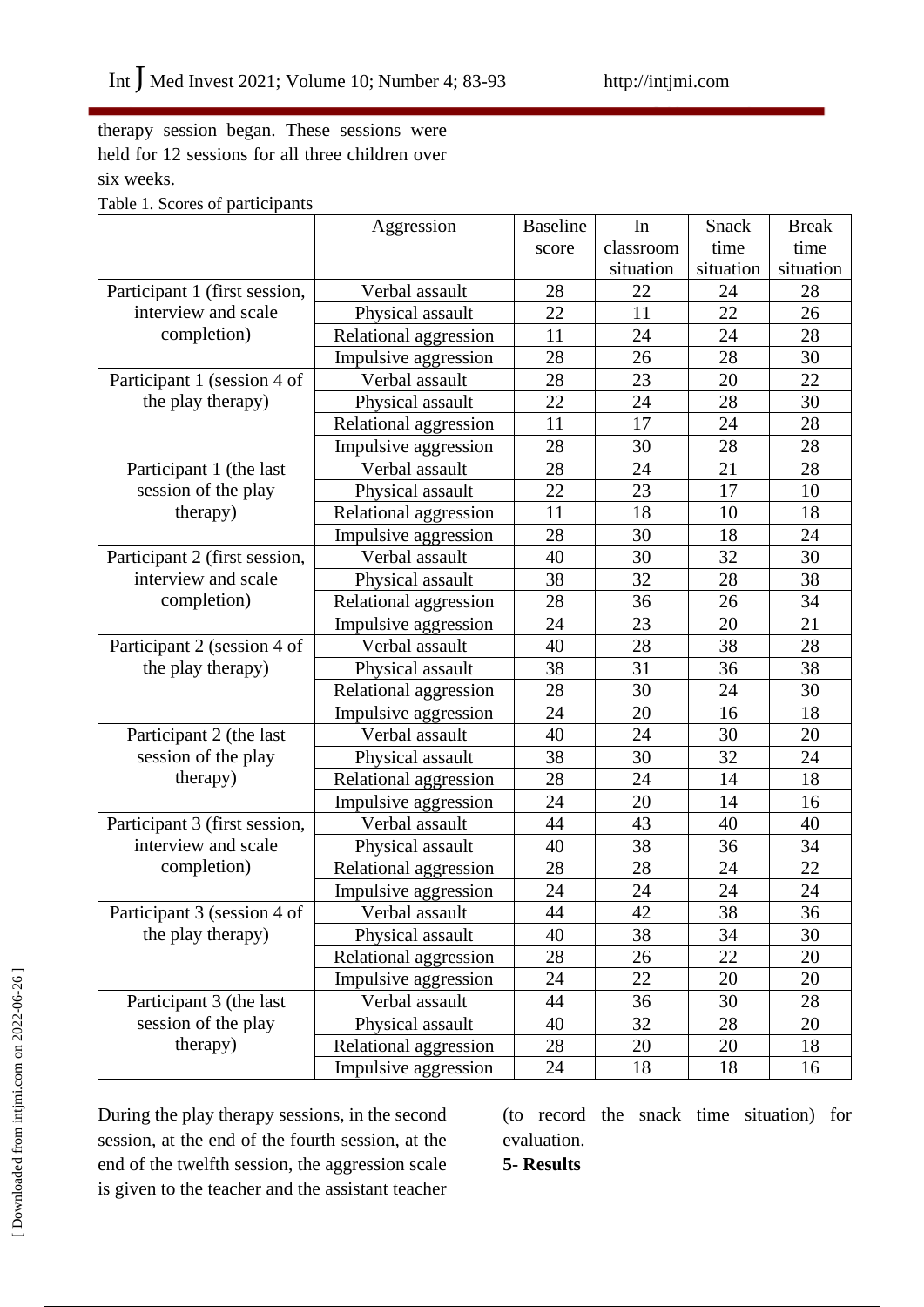Data Analysis: (Describing the nature of the collected data and the type of statistical analysis required)

In the present study, visual inspection, recovery rate and effect size are used to analyze the data and evaluate the effect of the treatment method.

#### **Visual Inspection**

In the visual inspection, the changes resulting from the intervention are evaluated and interpreted separately during the baseline, intervention and follow-up stages based on the characteristics related to the size of the change (changes in level and mean) and the features related to the change (changes in the trend and latency). Changes in the mean of the stages indicate fluctuations in the average performance of the dependent variable during the baseline, intervention, and follow-up stages. Changes in level, which indicate the reliability of the intervention effect, point to the fluctuations in the performance of the dependent variable after the completion of one stage and the beginning of the next stage. Changes in the trend or slope of changes refer to the systematic tendency of data to increase or decrease the performance of the dependent variable and direction change through intervention or elimination of intervention during the stages (in relation to the horizontal line at the baseline stage). The change latency that occurs at the time of the stage change refers to the period between the beginning or end of a situation (such as intervention, return to the baseline) and the emergence of changes in the performance of the dependent variable, i.e. the duration or waiting period until the emergence of effects or changes of a situation such as intervention or elimination of intervention [11]. Visual inspection of the data, if the criteria are met, shows that the observed changes are stable and strong and have been resulted due to the treatment rather than other factors [12].

**Recovery Rate** 

If the therapy can bring the target problems to the level of normal people, it can be argued that the treatment has been clinically significant. The recovery rate formula was used to objectify the recovery rate in the dependent variable. This formula was first proposed by Blanchard and Schwars [13] in 1988 to analyze the data obtained from single-subject experimental designs. In this formula, an individual's pre-test score is subtracted from the post-test score and the result is divided by the pre-test score and then the obtained result is multiplied by 100. According to Blanchard and Schwars, based on this formula, 50% reduction in symptoms is considered as the treatment success, between 25 and 49% is regarded as a slight recovery and eventually reduction of symptom scores below 25% is considered as the treatment failure (Oggles, Loner and Bonstil, 2001; quoted by Hamid Pouro et al., 2010) [14].

Recovery rate= Treatment course score baseline score/ baseline score X 100

#### **3- Effect Size**

Effect size is a title referring to a set of indices measuring the magnitude of the test effect. In this study, the effect size was obtained using Cohen's D formula (standardized difference between two means).

The effect size indicates the standardized difference between the means of the experimental group and the control [15]. Studies to interpret this index have suggested the value of 0.41 as the minimum effect size, 1.5 as the average effect size and 2.70 as the large effect size [15].

Effect size= mean treatment course- means baseline/ total SD (spooled)

$$
Spooled = \sqrt{\frac{s_{1+(n_{1}-1)+}^{2} s_{2(n_{2}-1)}^{2}}{n_{1}+n_{2}-2}}
$$

## **6- Demographic Characteristics of the Participants**

Participants in the study included three children with oppositional defiant disorder symptoms, whose demographic characteristics are summarized in the table 2.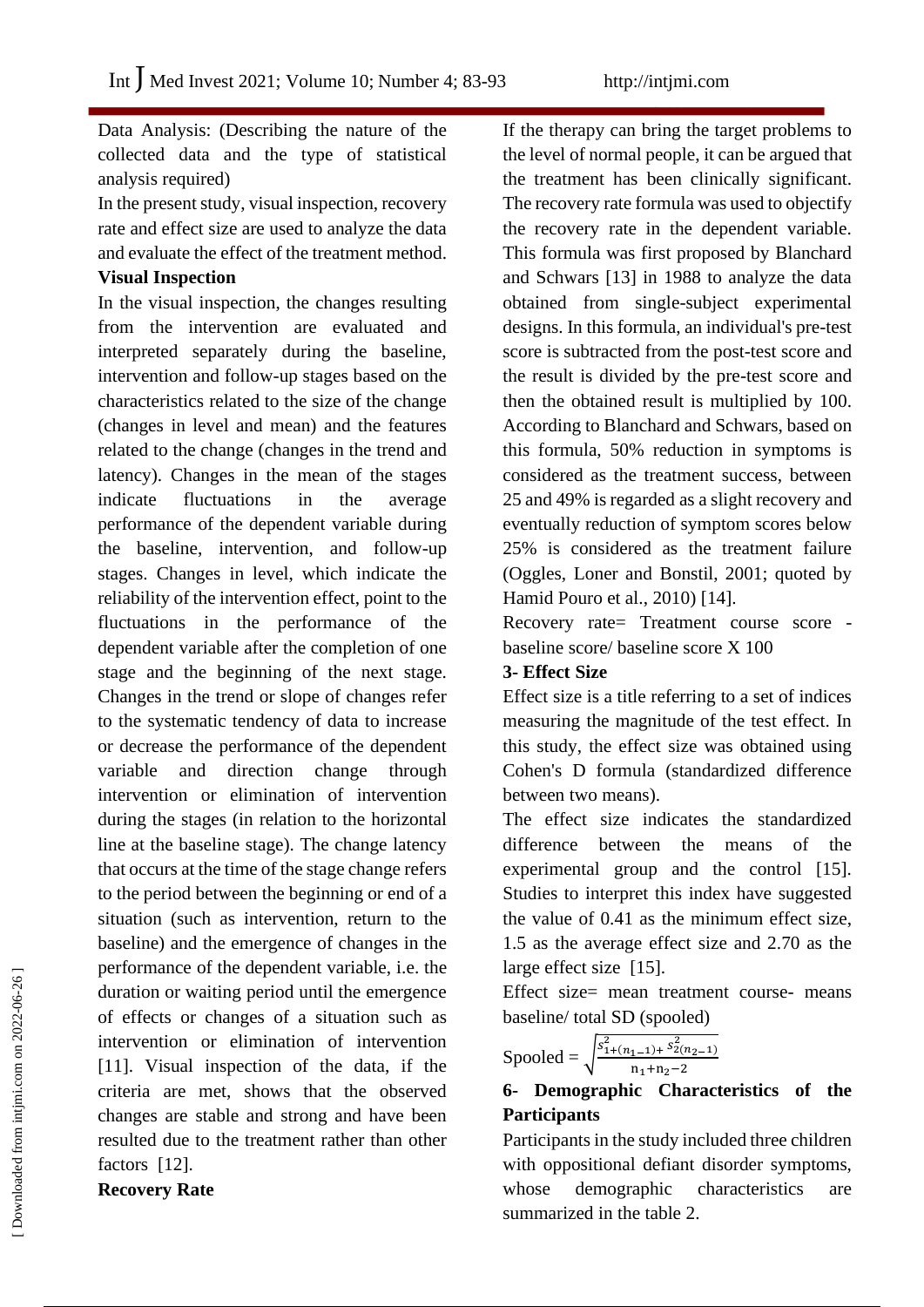### **Table 2.** Demographic Characteristics

| <b>Participant</b> | Age |        | <b>Gender</b>   Education |
|--------------------|-----|--------|---------------------------|
| First              | h   | Male   | Preschool                 |
| <b>Second</b>      | 6   | Male   | Preschool                 |
| Third              |     | Female | Preschool                 |

In the current research, before the starting the treatment sessions, the aggression scale was completed by the teacher and the school assistant teacher in three situations: in classroom, during break time and during snack time.

#### **Table 2.** Participant 1 (first session, interview and scale completion)

| <b>Aggression</b> | <b>Baseline</b> | In classroom<br>situation | <b>Snack time</b><br>situation | <b>Break time</b><br>situation |
|-------------------|-----------------|---------------------------|--------------------------------|--------------------------------|
|                   |                 |                           |                                |                                |
| Verbal assault    | 28              | 22                        | 24                             | 28                             |
| Physical assault  | 22              |                           | 22                             | 26                             |
| Relational        |                 | 24                        | 24                             | 28                             |
| aggression        |                 |                           |                                |                                |
| Impulsive         | 28              | 26                        | 28                             | 30                             |
| aggression        |                 |                           |                                |                                |

#### **Table 3.** Participant 1 (session 4 of the play therapy)

| <b>Aggression</b>       | <b>Baseline</b> | In classroom<br>situation | <b>Snack time</b><br>situation | <b>Break time</b><br>situation |
|-------------------------|-----------------|---------------------------|--------------------------------|--------------------------------|
|                         |                 |                           |                                |                                |
| Verbal assault          | 28              | 23                        | 20                             | 22                             |
| <b>Physical assault</b> | 22              | 24                        | 28                             | 30                             |
| <b>Relational</b>       |                 |                           | 24                             | 28                             |
| aggression              |                 |                           |                                |                                |
| <b>Impulsive</b>        | 28              | 30                        | 28                             | 28                             |
| aggression              |                 |                           |                                |                                |

#### **Table 4.** Participant 2 (first session of interview and scale completion)

| <b>Aggression</b> | <b>Baseline</b> | In classroom<br>situation | <b>Snack time</b><br>situation | <b>Break time</b><br>situation |
|-------------------|-----------------|---------------------------|--------------------------------|--------------------------------|
| Verbal assault    | 40              | 30                        | 32                             | 30                             |
| Physical assault  | 38              | 32                        | 28                             | 38                             |
| Relational        | 28              | 36                        | 26                             | 34                             |
| aggression        |                 |                           |                                |                                |
| Impulsive         |                 | 23                        | 20                             |                                |
| aggression        |                 |                           |                                |                                |

#### **Table 4-5.** Participant 2 (session 4 of the play therapy)

| <b>Aggression</b>       | <b>Baseline</b> | In classroom | <b>Snack time</b> | <b>Break time</b> |
|-------------------------|-----------------|--------------|-------------------|-------------------|
|                         |                 | situation    | situation         | situation         |
| <b>Verbal assault</b>   | 40              | 28           | 38                | 28                |
| <b>Physical assault</b> | 38              | 31           | 36                | 38                |
| <b>Relational</b>       | 28              | 30           | 24                | 30                |
| aggression              |                 |              |                   |                   |
| <b>Impulsive</b>        |                 |              | 16                | 18                |
| aggression              |                 |              |                   |                   |

## **Table 5.** Participant 3 (session 4 of the play therapy)

| <b>Aggression</b> | <b>Baseline</b> | In classroom | <b>Snack time</b> | <b>Break time</b> |  |
|-------------------|-----------------|--------------|-------------------|-------------------|--|
|                   |                 | situation    | situation         | situation         |  |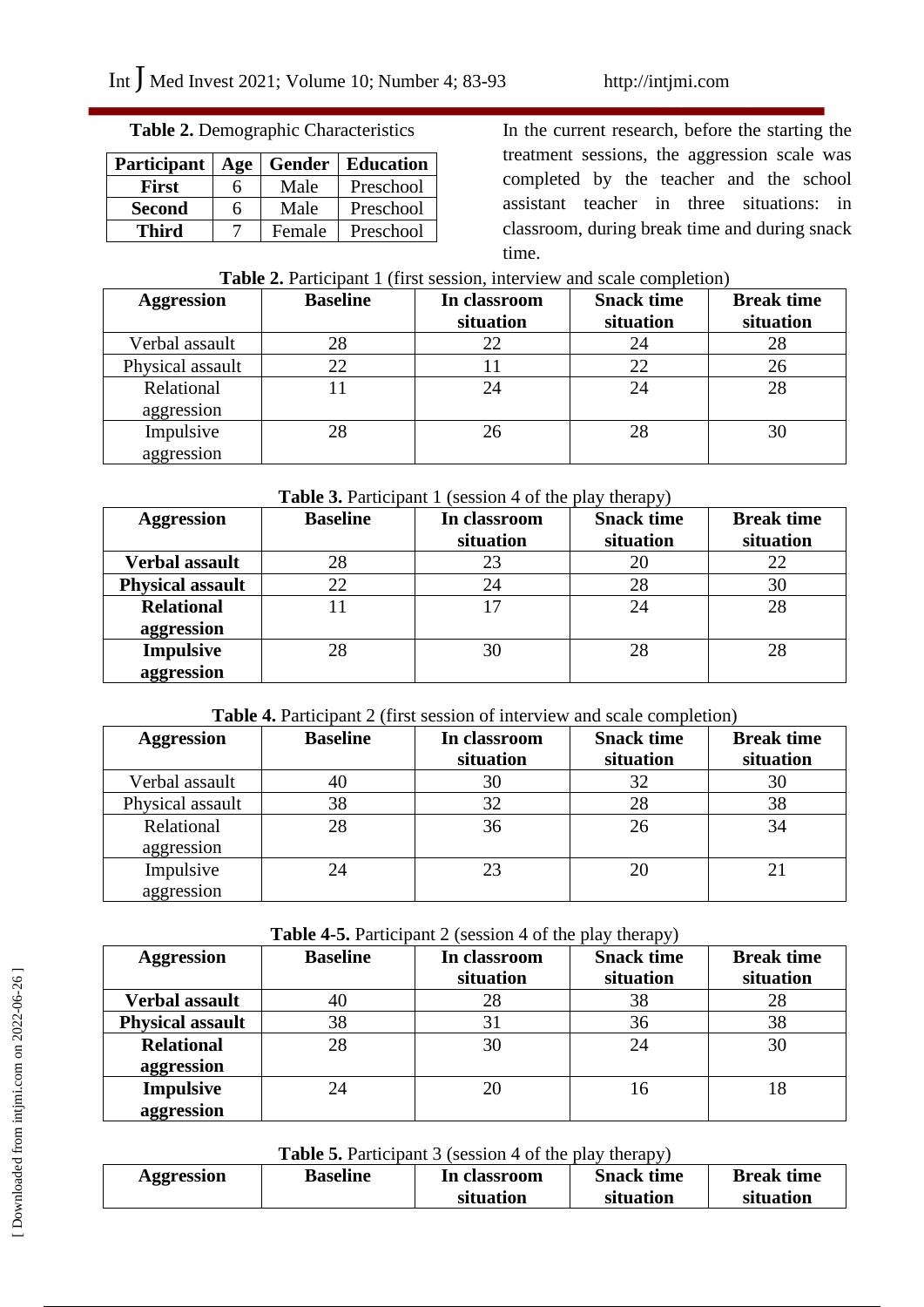# Int  $\int$  Med Invest 2021; Volume 10; Number 4; 83-93 http://intjmi.com

| <b>Verbal assault</b>   |    |  | эс |
|-------------------------|----|--|----|
| <b>Physical assault</b> |    |  |    |
| <b>Relational</b>       | 28 |  |    |
| aggression              |    |  |    |
| <b>Impulsive</b>        |    |  |    |
| aggression              |    |  |    |

#### **Table 6.** Participant 3 (the last session of the play therapy)

| <b>Aggression</b>       | <b>Baseline</b> | In classroom | <b>Snack time</b> | <b>Break time</b> |
|-------------------------|-----------------|--------------|-------------------|-------------------|
|                         |                 | situation    | situation         | situation         |
| <b>Verbal assault</b>   |                 | 36           | 30                | 28                |
| <b>Physical assault</b> | 40              | 32           | 28                | 20                |
| <b>Relational</b>       | 28              |              | 20                | 18                |
| aggression              |                 |              |                   |                   |
| <b>Impulsive</b>        |                 | 18           | 18                | 16                |
| aggression              |                 |              |                   |                   |

Table 7. Overall results of aggression by situation and time

|               | Situation/      | Child 1 |         |      |            | Child 2 |         |      |            | Child 3 |         |      |            |
|---------------|-----------------|---------|---------|------|------------|---------|---------|------|------------|---------|---------|------|------------|
| <b>Aggre</b>  |                 | Ba      | In      | Sna  | <b>Bre</b> | Baseli  | In      | Sna  | <b>Bre</b> | Baseli  | In      | Sna  | <b>Bre</b> |
| ssion         |                 | sel     | classro | ck   | ak         | ne      | classro | ck   | ak         | ne      | classro | ck   | ak         |
|               |                 | 1n      | om      | time | tim        |         | om      | time | tim        |         | om      | time | tim        |
|               | <b>Sessions</b> | e       |         |      | e          |         |         |      | e          |         |         |      | e          |
| Verba         | First           | 28      | 22      | 24   | 28         | 40      | 30      | 32   | 30         | 44      | 43      | 40   | 40         |
|               | Fourth          | 28      | 23      | 20   | 22         | 40      | 28      | 38   | 28         | 44      | 42      | 38   | 36         |
| assaul        | Last            | 28      | 24      | 21   | 28         | 40      | 24      | 30   | 20         | 44      | 36      | 30   | 28         |
| t             |                 |         |         |      |            |         |         |      |            |         |         |      |            |
| <b>Physic</b> | First           | 22      | 11      | 22   | 26         | 38      | 32      | 28   | 38         | 40      | 38      | 36   | 34         |
| al            | Fourth          | 22      | 24      | 28   | 30         | 38      | 31      | 36   | 38         | 40      | 38      | 34   | 30         |
| assaul        | Last            | 22      | 23      | 17   | 10         | 38      | 30      | 32   | 24         | 40      | 32      | 28   | 20         |
| t             |                 |         |         |      |            |         |         |      |            |         |         |      |            |
| <b>Relati</b> | First           | 11      | 24      | 24   | 28         | 28      | 36      | 26   | 34         | 28      | 28      | 24   | 22         |
| onal          | Fourth          | 11      | 17      | 24   | 28         | 28      | 30      | 24   | 30         | 28      | 26      | 22   | 20         |
| aggres        | Last            | 11      | 18      | 10   | 18         | 28      | 24      | 14   | 18         | 28      | 20      | 20   | 18         |
| sion          |                 |         |         |      |            |         |         |      |            |         |         |      |            |
| <b>Impul</b>  | First           | 28      | 26      | 28   | 30         | 24      | 23      | 20   | 21         | 24      | 24      | 24   | 24         |
| sive          | Fourth          | 28      | 30      | 28   | 28         | 24      | 20      | 16   | 18         | 24      | 22      | 20   | 20         |
| aggres        | Last            | 28      | 20      | 18   | 24         | 24      | 20      | 14   | 16         | 24      | 18      | 18   | 16         |
| sion          |                 |         |         |      |            |         |         |      |            |         |         |      |            |

The participants, then, entered the treatment plan in a step-by-step manner. During 12 treatment sessions, the questionnaire was completed in 2 rounds, first after the end of the fourth session of treatment and the second time at the end of the twelfth session of treatment by the teacher and the school assistant in three situations: in classroom, during break time and snack time [16].

#### **Participants' history:**

#### **Participant 1:**

He is a boy (called Armin) born in 2013 and is studying in a preschool. His father is 40 years old and a welder with secondary education and his mother is 35 years old and a housewife with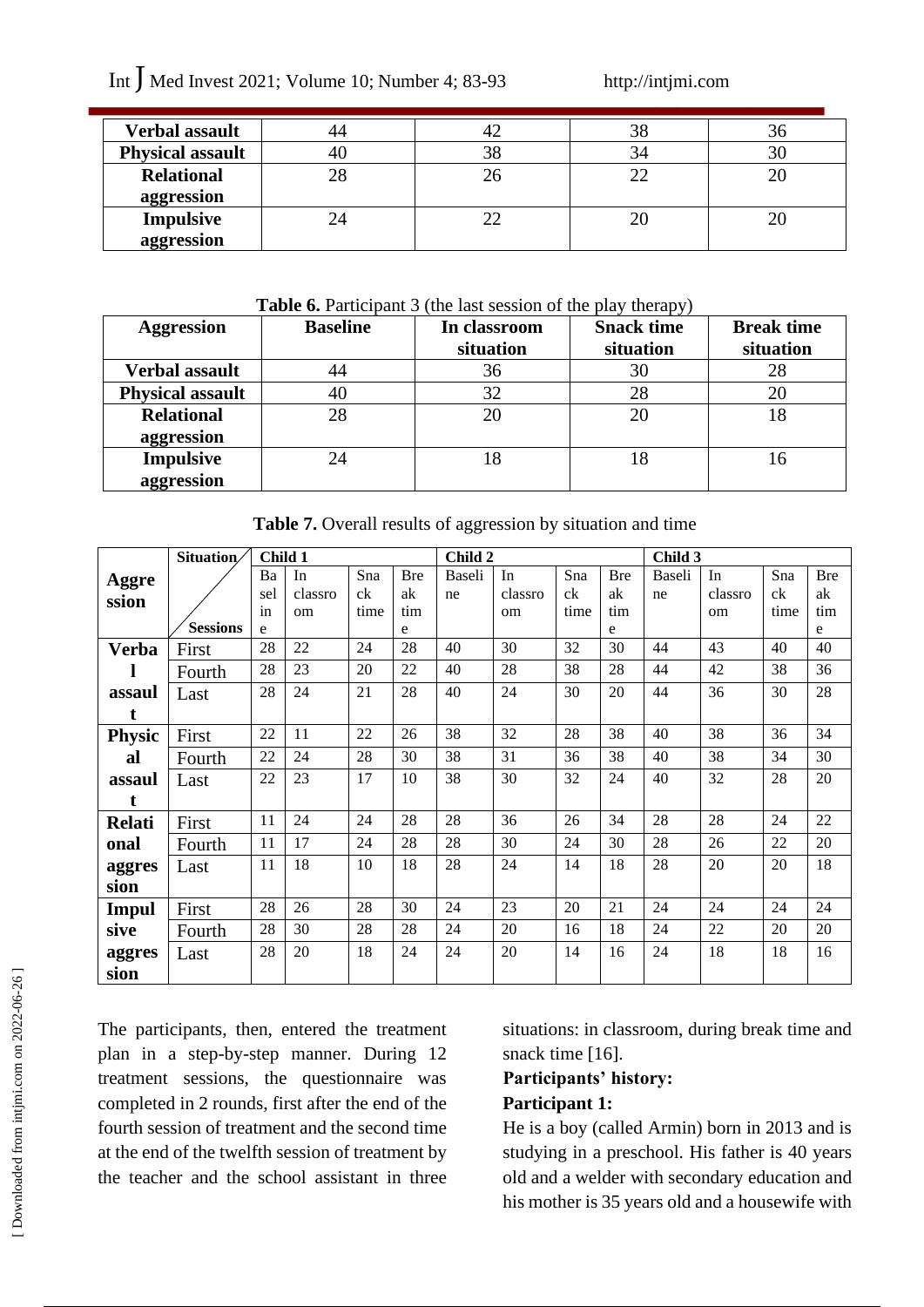a high school diploma. The child is the second child in the family and has an 11-year-old older brother. The family is part of the lower socioeconomic class of society. The quality of Armin's parents' marital relationship has a lot of fluctuations. According to his mother, Armin had a difficult childhood and was stubborn and defiant about various issues. He has often started verbal and physical fights with other children at school and in the streets due to the refusal of his irrational requests, and most of the time he has had arguments with his parents. In many cases, Armin's teacher has expressed dissatisfaction with the way he communicates with his classmates. Twice in the last three months, he has sought revenge on his brother and secretly destroyed his belongings [17].

## **Participant 2:**

He is a boy (called Mehrdad) born in 2013 and is studying in preschool. His father is 45 years old and an employee with undergraduate education, and his mother is 38 years old and a housewife with a bachelor's degree. The child is an only child. The family is part of the middle socio-economic class of the society. The quality of Mehrdad's parents' marital relationship is unsatisfactory. The mother is monitored during counseling sessions. Mehrdad's mother complains a lot about his over-talking and verbal aggression. In the last three months, he has had more than a dozen cases of verbal assaults with his parents and classmates[14].

Participant 3: She is a girl (called Atrina) born in the first half of the 2013 and is studying in preschool. Her father is a 48-year-old physician with higher education and her mother is 45 years old and she is a midwife with postgraduation education. The child is the first child in the family and the mother is passing the last months of her pregnancy. The family is part of the upper socio-economic class of society. The quality of marital relationship between parents is fluctuating and the mother has been

receiving medication for her depression for 6 months. The preschool teacher complains that Atrina has a lot of arguments with her classmates, and that she shows physical assault during snack times.

Due to the fact that in Rogers' theory of treatment, therapy goals are not set for the clients and the agenda of each session will be determined by the clients, so in child-centered play therapy, unlike structured methods, there is no treatment protocol for disorders, and this process is proceeded based on the principles proposed by Axline. [9].

## **Discussion**

Main Hypothesis: Play therapy with a childcentered approach has an effect on reducing aggression in children with oppositional defiant disorder.

The results of this study showed that play therapy with a child-centered approach has an effect on reducing aggression in children with oppositional defiant disorder. In general, in all three situations, in classroom, during snack time and break time, a significant decrease in aggression is observed in the scores of all the three individuals. Aggression scores reduced uniformly during the therapy sessions, and this decrease was also shown in high-slope scores at the end of the treatment [12].The results of this finding are consistent with the findings of Abdollahi (2010) [16] who investigated the effect of sand therapy on reducing aggression and those of Amani and Razeghi (2012) [17], who have studied the effect of cognitivebehavioral play therapy on aggression, as well the findings of Dachman (2015) [18] who examined and the effectiveness of cognitivebehavioral intervention on aggressive boys.

In explaining the results of this hypothesis, it can be argued that a completely significant relationship between the cognitive-behavioral play therapy and aggression in children with oppositional defiant disorder indicates that play therapy is quite effective in adaptation of these children and their knowledge of the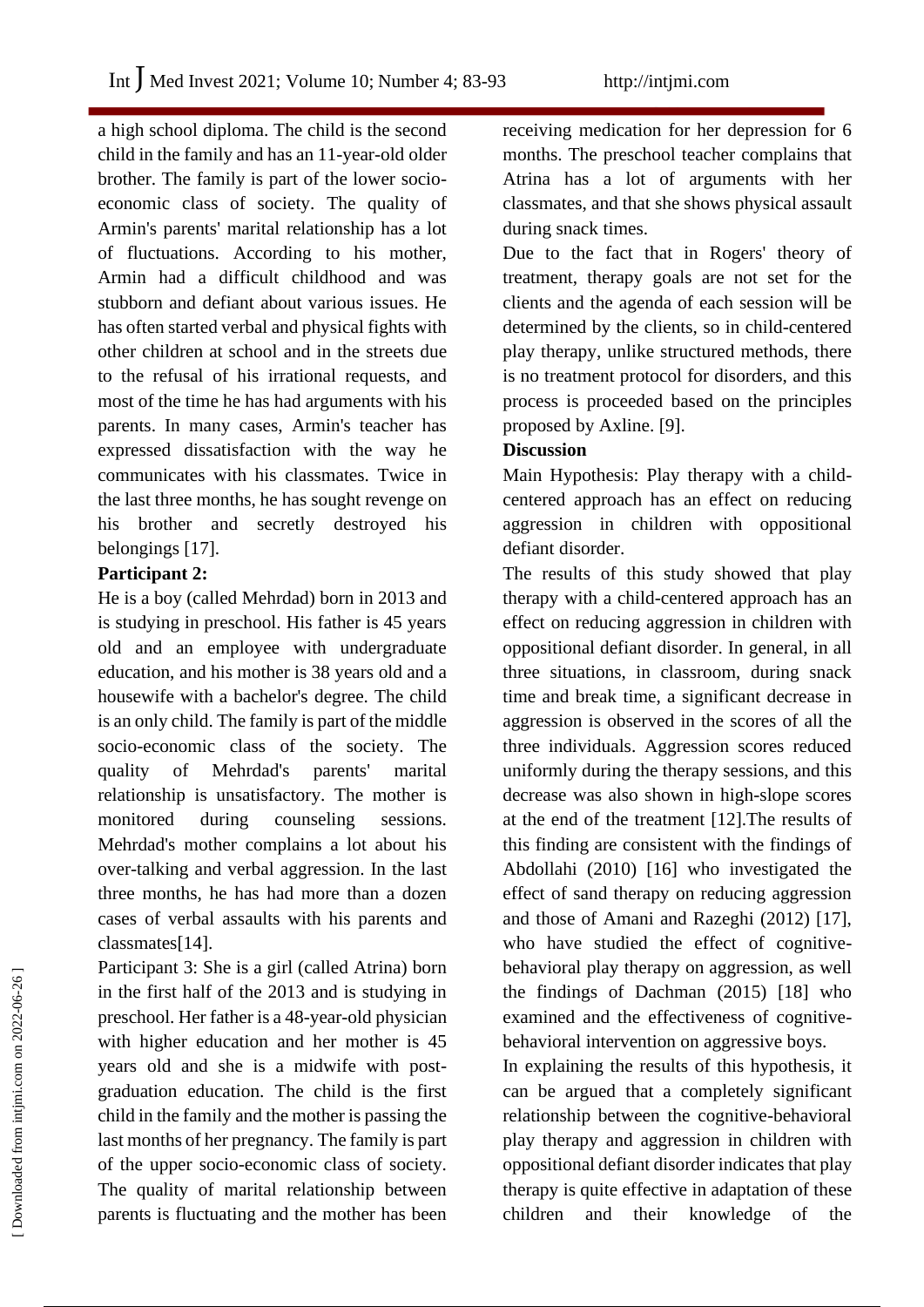environment. Sources of power, including parents, educators and teachers, etc. can have a significant impact on reducing the effects of disability on these children through a better communication with these children. By understanding this fact and using this type of treatment, parents can minimize the impact and limitations of children's disability, and this shows that more and more research is being performed on play therapy as an effective treatment method. Children learned to respect and apologize for their mistakes through play and they also learned to apologize for their mistakes from sources of power, including parents and teachers. Moreover, they learned to respect the people they interact with in some way. The study conducted by Torabi; Mahdavian and Sha'iri (2011) [19] on the analysis of the findings suggested that play therapy is an effective method to reduce behavioral disorders and aggression in children. Amjadi (2006) [20] also investigated the effect of play therapy on reducing aggression in children and considered it to be effective. Ahmadi (2010) [21] in a study conducted on children aged 10 to 13 years, showed that play therapy is effective in reducing aggression in children during failure. Understanding children's play behavior provides clues that help the therapist enter more into the child's inner emotional world. Since the child's world is a world of action and activity, play therapy provides an opportunity for the therapist to enter the child's world. Failure is one of the issues that leads to aggression. If the aggression in children is created due to their failure, the failed child should be guided in peaceful behaviors while achieving desirable and lovable goals.

Sub-hypothesis 1: Play therapy with a childcentered approach has an effect on reducing aggression in children with defiant disorder in the classroom

As it is observed, the recovery rate in the therapy period was negative for the first individual in snack time and break time situations, but in the final stage, in all situations, a higher recovery rate is observed compared to the treatment period. It can be argued that play therapy with a child-centered approach has the necessary effectiveness in reducing aggression.

These results are confirmed as they are in line with the findings of Komijani (2008) [22] in a study titled "The effect of play therapy on reducing behavioral disorders", a study by Jalali et al. (2008) [23] entitled "Group play therapy", the findings of Perez's study (1987) [24] on the effect of individual and group play therapy, and also with those of Agave's research (2004) [25] regarding the effect of play therapy on children with trauma experience.

Garza (2013) [26] evaluated the effect of play therapy in reducing aggression and other behavioral problems in Hispanic children to be positive and concluded that the children learn anger management skills, effective communication skills with peers, and positive ways to express aggression with the help of play therapy and through play they can raise their self-esteem level. Ray (2012) [27] examined the effectiveness of play on reducing various forms of verbal, non-verbal and latent aggression in boys. The results showed that play therapy can significantly control all types of aggression. Khadivi Zand, Asghari Nekah (2016) [28], in their research entitled "The effectiveness of group play therapy on reducing aggression in preschool boys" expressed their results as follows: Play therapy can have a positive effect on reducing children's aggressive behaviors and it is also a powerful tool for solving children's behavioral problems. Khadivi Zand, Agha Mohammadian Sherbaf, Asghari Nekah (2012) [27] examined the effect of group play therapy on reducing children's aggression. Findings of this study indicated that group play therapy reduces children's aggression compared to the control group, and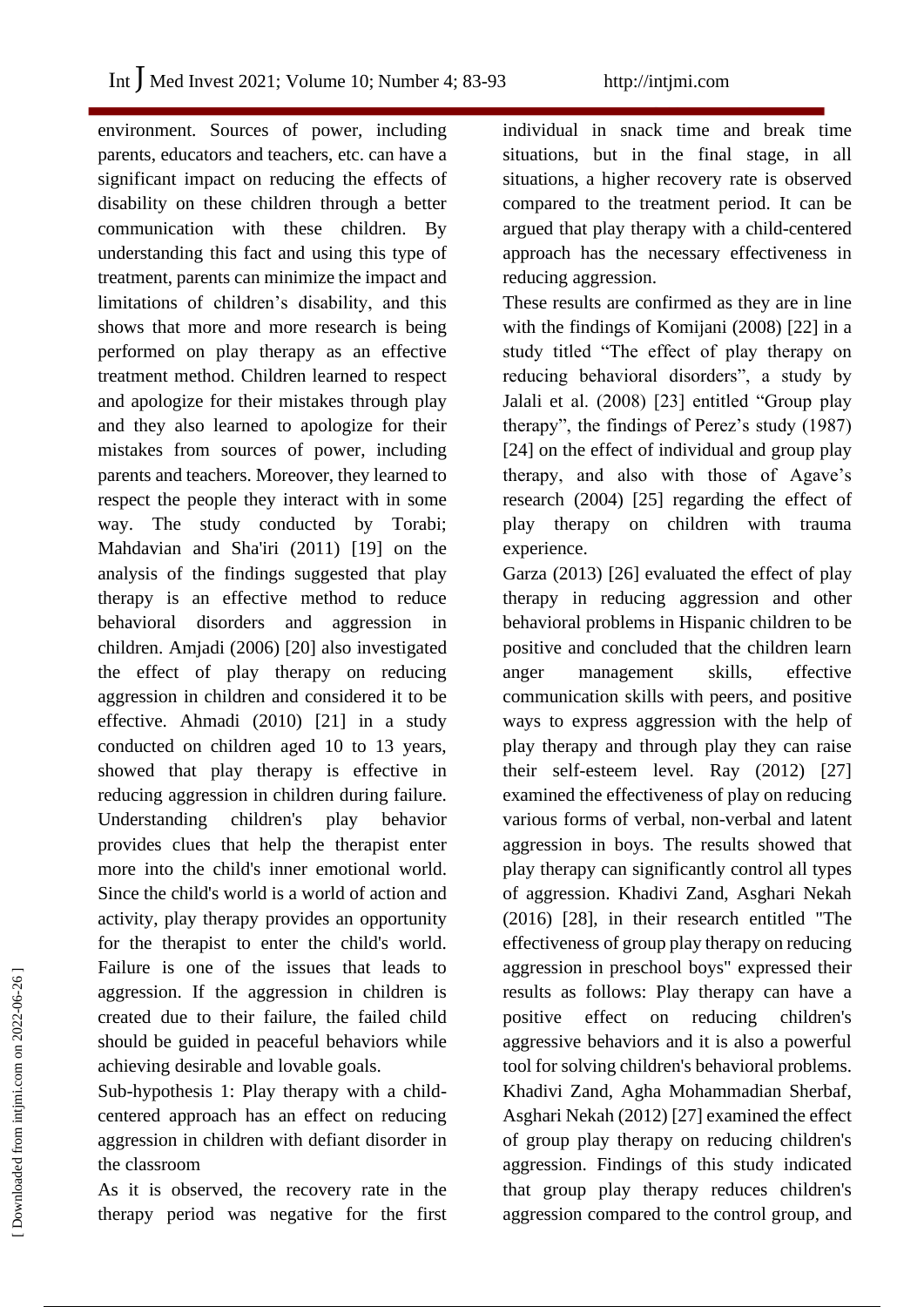the sub-hypotheses of this study included the effect of group play therapy on aggression subscales, and the effect of play therapy on physical, verbal and impulsive aggression was confirmed.

Sub-hypothesis 2: Play therapy with a childcentered approach has an effect on reducing aggression in children with defiant disorder during the break time.

The results of this finding showed that the effect size for the first person was 1.71, which is almost a little more than the average rate, indicating that the application of the independent variable was significant for him. In the case of the second participant, the effect size was 5.774, which is much higher than the average rate and shows that the application of the independent variable was significant for him. The effect size for the third participant was 4.830, which is much higher than the average, suggesting that the application of the independent variable was significant for this person. Also, in the follow-up period, all three individuals showed almost the same increase in incompatibility, but the second person had the highest recovery rate. Given the fact that the average recovery rate in the follow-up period was higher than 10%, it can be concluded that the changes in the follow-up period were clinically significant. According to the results, the mean of the second person in the baseline and treatment period was more than the other two people. The third participant in the followup period showed a higher increase in scores, so the mean score of her follow-up period is much higher than the others. Therefore, there is a larger standard deviation in all stages of the research, indicating a greater difference in the range of scores for this participant. The findings of this study are confirmed since it is in line with the findings of Naderi et al. (2010) who have investigated the effect of play therapy on children with ADHD, Janatian (2008who studied the effectiveness of cognitive-behavioral play therapy on the

severity of ADHD symptoms, and Raya (2007) who has examined the effect of child-centered play therapy on children with ADHD.

#### **Conclusion**

According to the results of research in the play therapy educational program, by playing emotional games and creating opportunities to help express the child's feelings and emotions, methods of overcoming anger when aggression in failure situations and anger management skills are expressed in the form of games. Thus, during play therapy and the release of emotions, children learn to behave well in the face of external failures or the person who makes them angry, and to achieve their goal. This study focuses on the effect of play therapy on increasing aggression during failure in male students aged 8 to 12 years. It can also be concluded that the changes in the follow-up period were clinically significant. The effect of play therapy on children with ADHD symptoms was identified and confirmed.

## **References**

[1]Abolmaali K, Mousazadeh Z. Aggression (nature, causes and prevention), Tehran, Arjmand 2012.

[2]Ahmadi M. The effectiveness of childcentered play therapy on aggression, Tarbiat Modares University.1996 (M.A Thesis)

[3]Eghbali M. Evaluation of the effectiveness of intervention on attention games on the level of attention of children with ADHD , Islamic Azad University, Tabriz Branch, 2013 (M.A Thesis).

[4]American Psychiatric Association. Diagnostic and Statistical Manual of DSM Mental Disorders, translated by Rezaei F. 2013.

[5]Angaji L, Asgari A. Play and its effect on child development, Tehran, Tarahan Image 2011.

[6]Asams L. Group treatment of children with developmental disorder (autism and Asperger's), translated by Rafiei S. 2011, Tehran, Fara Ravan 2006.